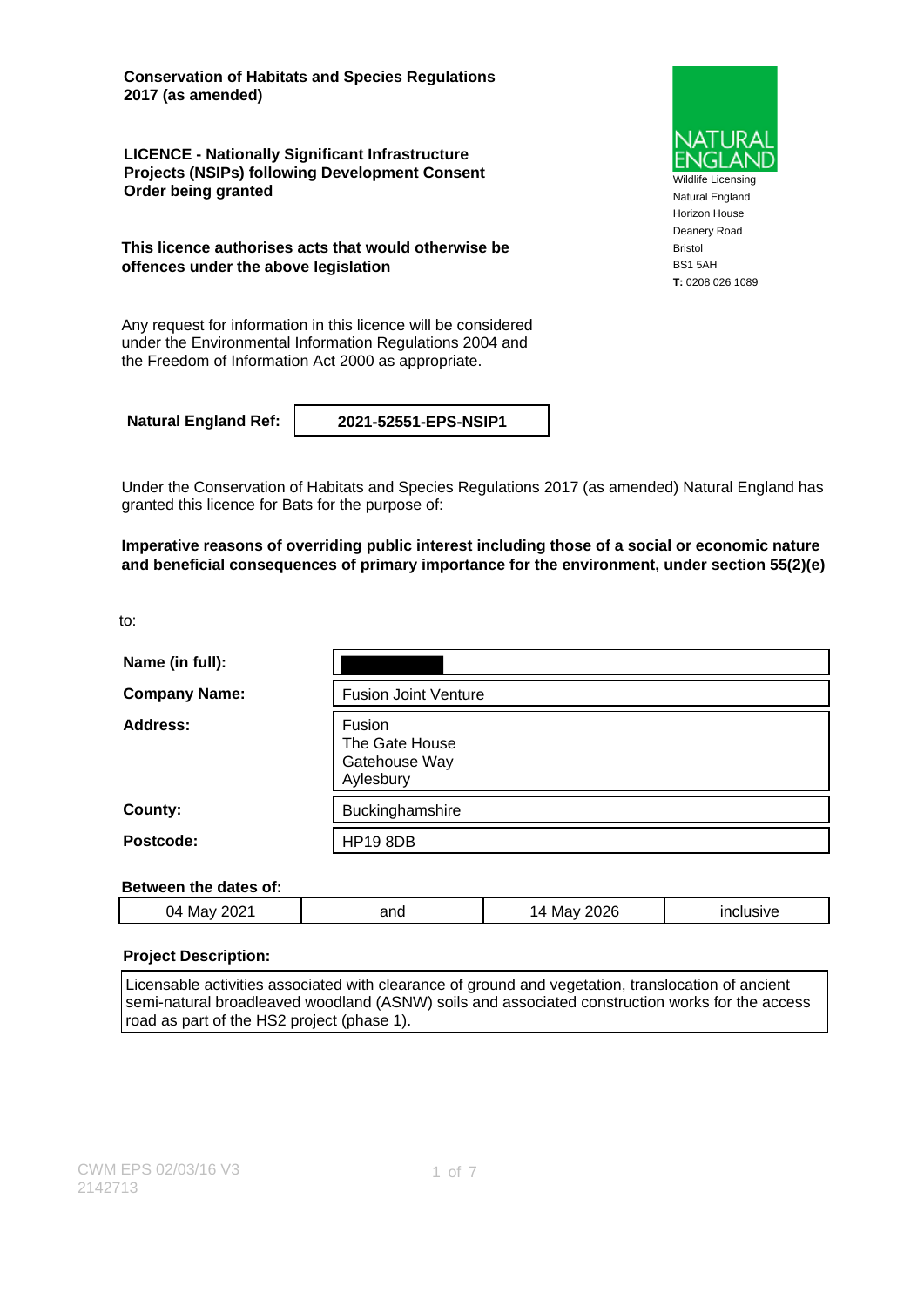## **At (locations):**

| <b>Site/Location Name</b>                       | County           | <b>OS Grid Reference</b> |
|-------------------------------------------------|------------------|--------------------------|
| <b>BS19 Mossycorner Spinney</b><br>Licence area | Northamptonshire | SP492501                 |
| <b>BS19 Mossycorner Spinney</b><br>Licence area | Northamptonshire | SP477516                 |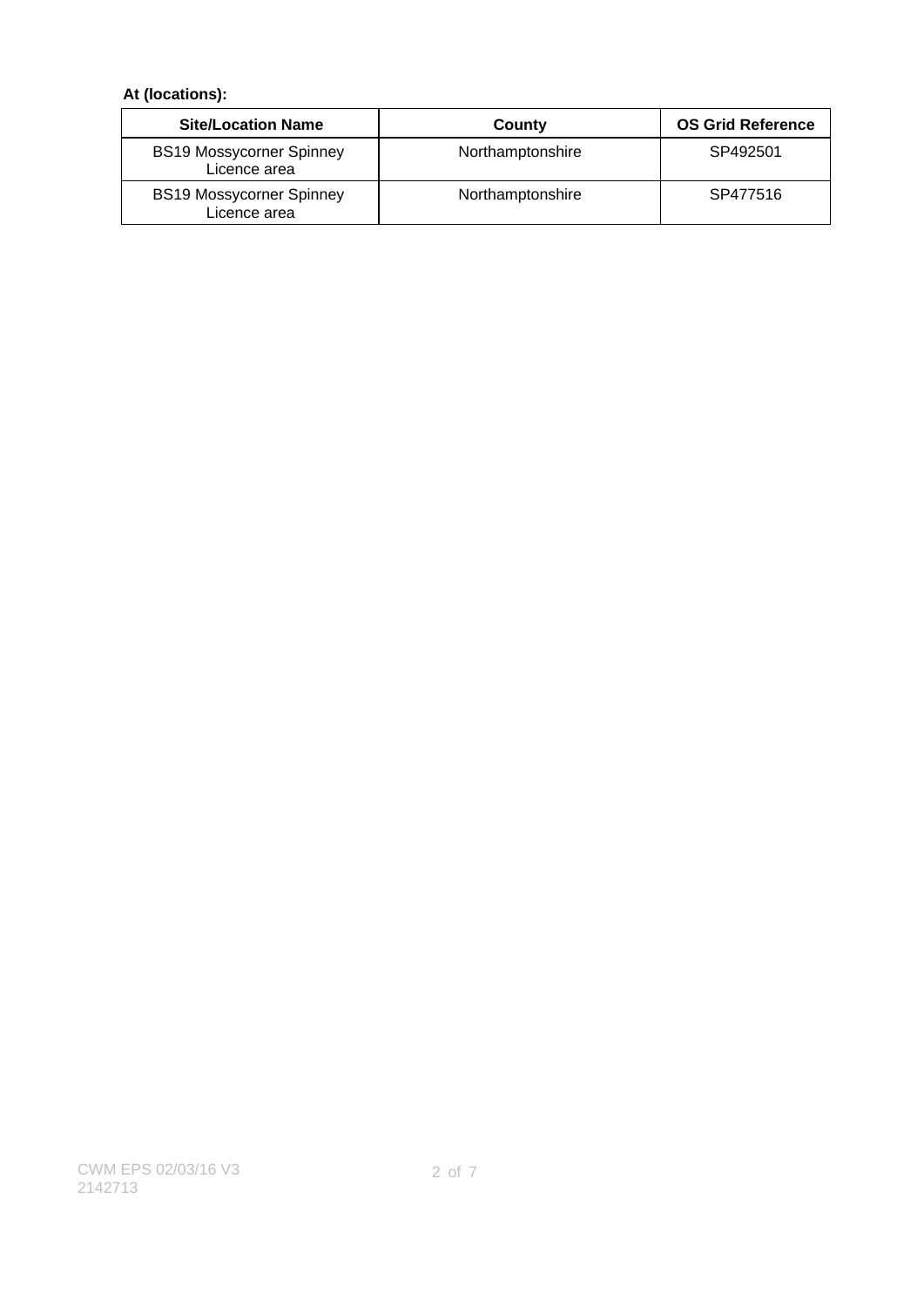| <b>Species Common Name</b><br>(Taxonomic Name)    | <b>Activity</b>                                       | <b>Method</b>                                                                                                                                                                                     |
|---------------------------------------------------|-------------------------------------------------------|---------------------------------------------------------------------------------------------------------------------------------------------------------------------------------------------------|
| Brown long-eared<br>(Plecotus auritus)            | Capture; Destroy resting<br>place; Disturb; Transport | By endoscope; By hand; By static hand-<br>held net; Destructive search by soft<br>demolition; Disturbance by noise or<br>vibration; Permanent exclusion;<br>Temporary obstruction of roost access |
| Common pipistrelle<br>(Pipistrellus pipistrellus) | Capture; Destroy resting<br>place; Disturb; Transport | By endoscope; By hand; By static hand-<br>held net; Destructive search by soft<br>demolition; Disturbance by noise or<br>vibration; Permanent exclusion;<br>Temporary obstruction of roost access |
| Soprano pipistrelle<br>(Pipistrellus pygmaeus)    | Capture; Destroy resting<br>place; Disturb; Transport | By endoscope; By hand; By static hand-<br>held net; Destructive search by soft<br>demolition; Disturbance by noise or<br>vibration; Permanent exclusion;<br>Temporary obstruction of roost access |
| Natterer's<br>(Myotis nattereri)                  | Capture; Destroy resting<br>place; Disturb; Transport | By endoscope; By hand; By static hand-<br>held net; Destructive search by soft<br>demolition; Disturbance by noise or<br>vibration; Permanent exclusion;<br>Temporary obstruction of roost access |
| Leisler's<br>(Nyctalus leisleri)                  | Capture; Destroy resting<br>place; Disturb; Transport | By endoscope; By hand; By static hand-<br>held net; Destructive search by soft<br>demolition; Disturbance by noise or<br>vibration; Permanent exclusion;<br>Temporary obstruction of roost access |

### **For the following Species; activities and methods:**

### **For the following licensable activities and maximum numbers:**

| <b>Licensable Activity</b> | <b>Permitted Species</b><br><b>Common Name</b> | <b>Maximum Number</b>                   |
|----------------------------|------------------------------------------------|-----------------------------------------|
| Capture                    | Brown long-eared                               | 3                                       |
|                            | Common pipistrelle                             | 5                                       |
|                            | Leisler's                                      | 2                                       |
|                            | Natterer's                                     | $\overline{2}$                          |
|                            | Soprano pipistrelle                            | 5                                       |
| Destroy resting place      | Brown long-eared                               | See Additional Condition for<br>details |
|                            | Common pipistrelle                             | See Additional Condition for<br>details |
|                            | Leisler's                                      | See Additional Condition for<br>details |
|                            | Natterer's                                     | See Additional Condition for<br>details |
|                            | Soprano pipistrelle                            | See Additional Condition for<br>details |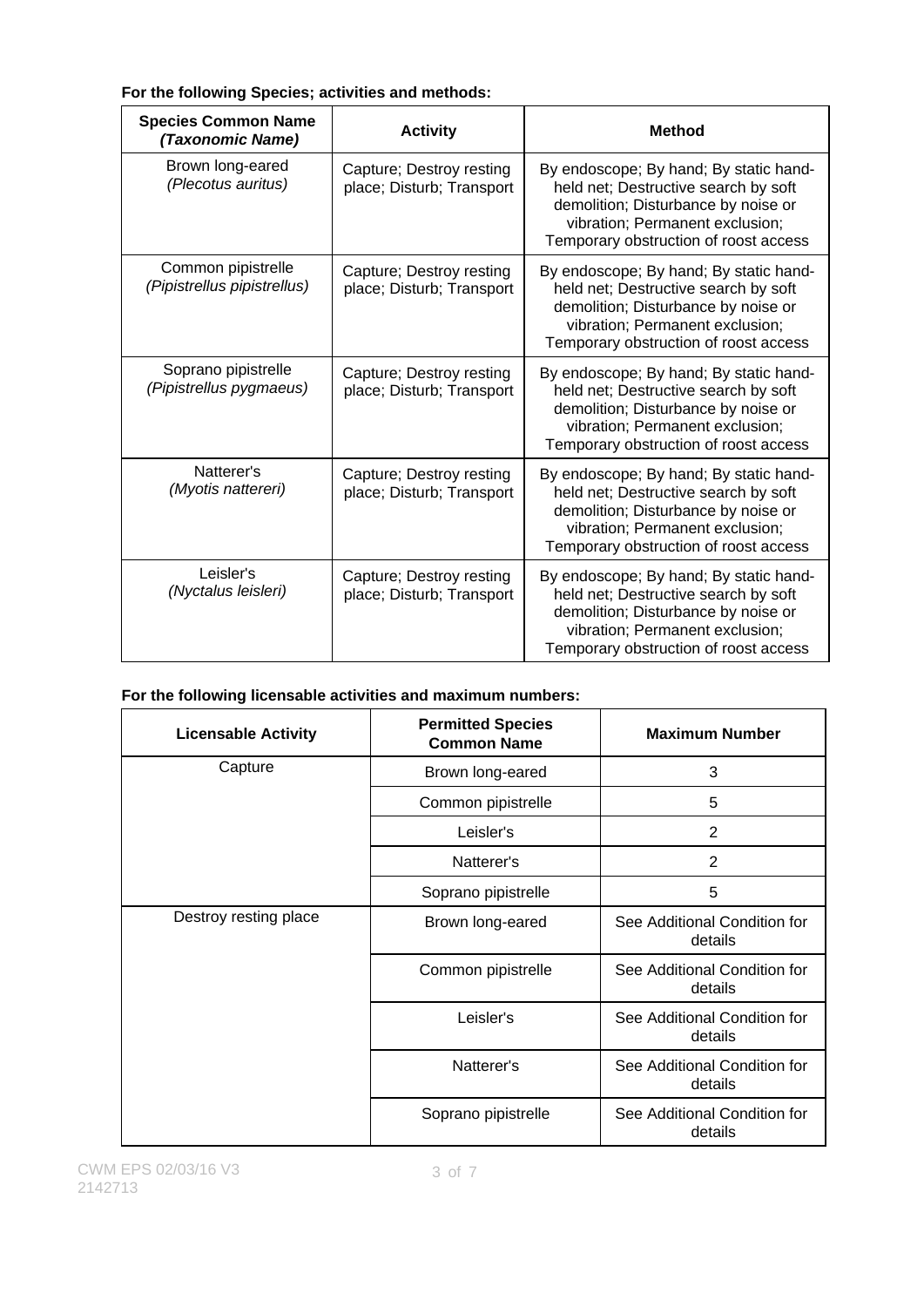| <b>Licensable Activity</b> | <b>Permitted Species</b><br><b>Common Name</b> | <b>Maximum Number</b> |
|----------------------------|------------------------------------------------|-----------------------|
| <b>Disturb</b>             | Brown long-eared                               | Not Specified         |
|                            | Common pipistrelle                             | Not Specified         |
|                            | Leisler's                                      | Not Specified         |
|                            | Natterer's                                     | Not Specified         |
|                            | Soprano pipistrelle                            | Not Specified         |
| Transport                  | Brown long-eared                               | 3                     |
|                            | Common pipistrelle                             | 5                     |
|                            | Leisler's                                      | 2                     |
|                            | Natterer's                                     | 2                     |
|                            | Soprano pipistrelle                            | 5                     |

# **PLEASE NOTE**

The maximum number(s) stated in the above table refers to the maximum number of individuals of the stated species that can be captured or transported under the terms of this licence and the maximum number/s of resting places or breeding sites that can be damaged or destroyed under this licence (if applicable). Maximum numbers cannot be specified and do not apply to disturbance activities. Where applicable, please also refer to the special conditions outlined in your licence Annex for further details on how this/these maximum number(s) applies/apply to the activities permitted under your licence.

**This licence is granted subject to the licensee, including servants and named agents, adhering to the conditions and notes specified below and to the activities agreed in the Method Statement, or Annex and Work Schedule, between the licensee and Natural England. The Method Statement, or Annex, for the mitigation scheme is appended to this licence. The following person is authorised to act on behalf of the licensee:**

| <b>Consultant Name:</b> |                                    |
|-------------------------|------------------------------------|
|                         | Wyche Innovation Centre<br>Malvern |
| County:                 | Herefordshire                      |
| Postcode:               | <b>WR13 6PL</b>                    |
|                         |                                    |

**Signature: Date: Date:** 04 May 2021

(for and on behalf of Natural England)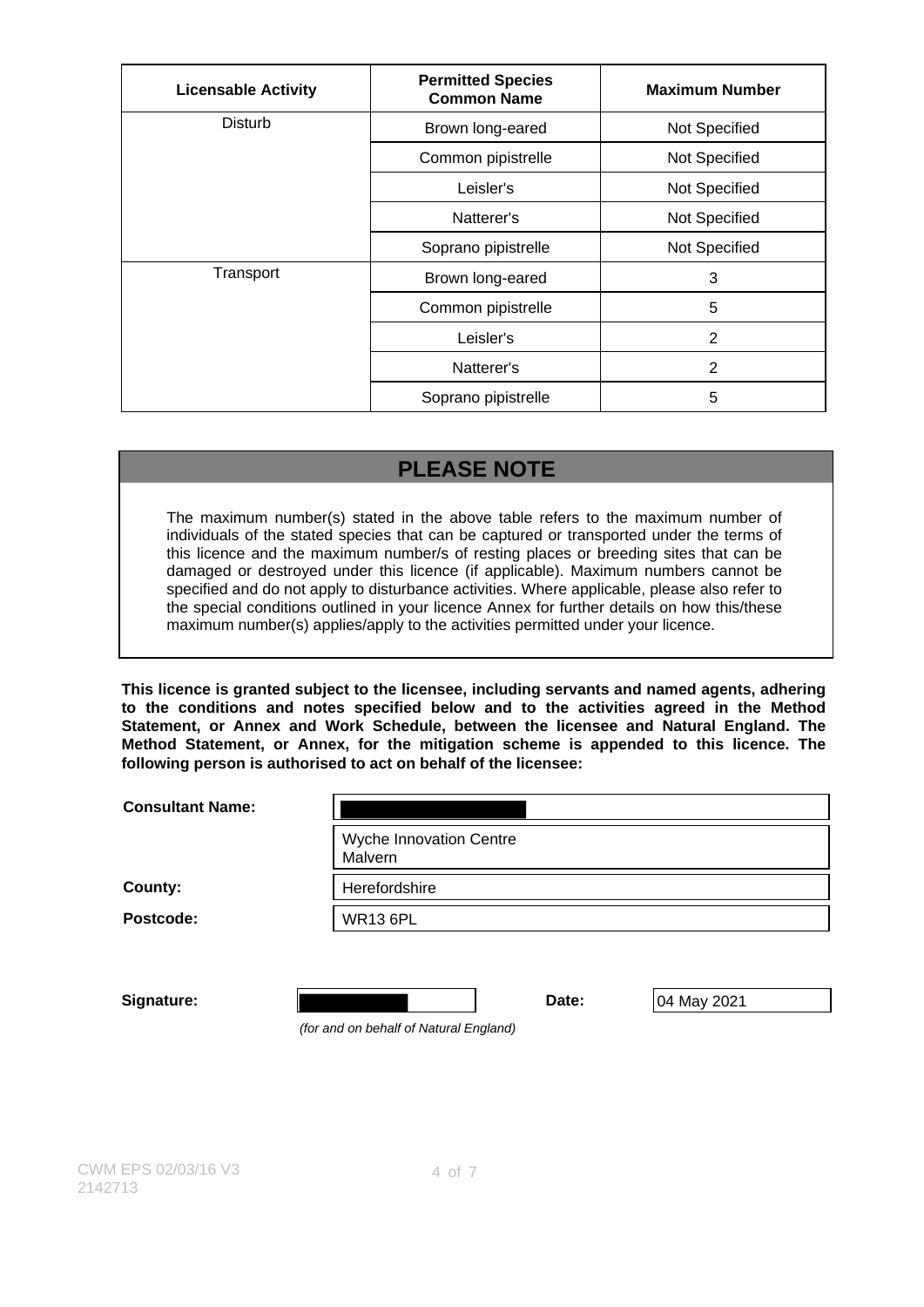# **WARNING**

- **This licence authorises acts that would otherwise be offences under the Conservation of Habitats and Species Regulations 2017 (as amended). Any departure from the conditions relating to this licence may be an offence under that legislation;**
- **This licence conveys no authority for actions prohibited by any other legislation;**
- **This licence can be modified or revoked at any time by Natural England, but this will not be done unless there are good reasons for doing so. The licence is likely to be revoked immediately if it is discovered that false information had been provided which resulted in the issue of the licence.**
- **Bodies corporate and their directors/secretaries are liable for offences under the Conservation of Habitats and Species Regulations 2017 (as amended).**

## **LICENCE CONDITIONS**

- 1. The licensee is responsible for ensuring that operations comply with all terms and conditions of the licence.
- 2. While engaged in the activities to which this licence applies the licensee shall make a copy of the licence (including any Annex and Work Schedule if applicable) available for inspection on each site where the activities are taking place and shall produce it on demand to any constable or an officer of Natural England.
- 3. No agent of the licensee shall carry out any of the activities to which this licence (including any Annex and Work Schedule if applicable) applies unless authorised in writing by the licensee, appointing them the licensee's agent. The agent shall make a copy of the authorisation available for and shall produce it on demand to any constable or officer of Natural England.
- 4. The licensee must submit a written report of actions taken under the licence (including any Annex and Work Schedule if applicable), even if no action is taken, and send it to the Natural England officer at the address shown at the top of the report form, to arrive not later than 14 days (two weeks) after the expiry of the licence. Failure to make reports may result in the licence being revoked and/or the refusal to grant subsequent licences. Please note some licences may have additional reporting requirements specified in an attached Annex.
- 5. It is a condition of the licence (including any Annex and Work Schedule if applicable) that any post development monitoring data (e.g. survey data and habitat assessment) including nil returns are submitted to Natural England to arrive no later than 14 days (two weeks) after the expiry of the licence or as specified in any Annex. Post development survey data (except nil returns) must also be sent to the relevant Local Biological Records centre within this time period.
- 6. A person authorised by the licensee shall provide him/her with such information as is within his/ her knowledge and is necessary for the report, which the licensee is required to make to Natural England.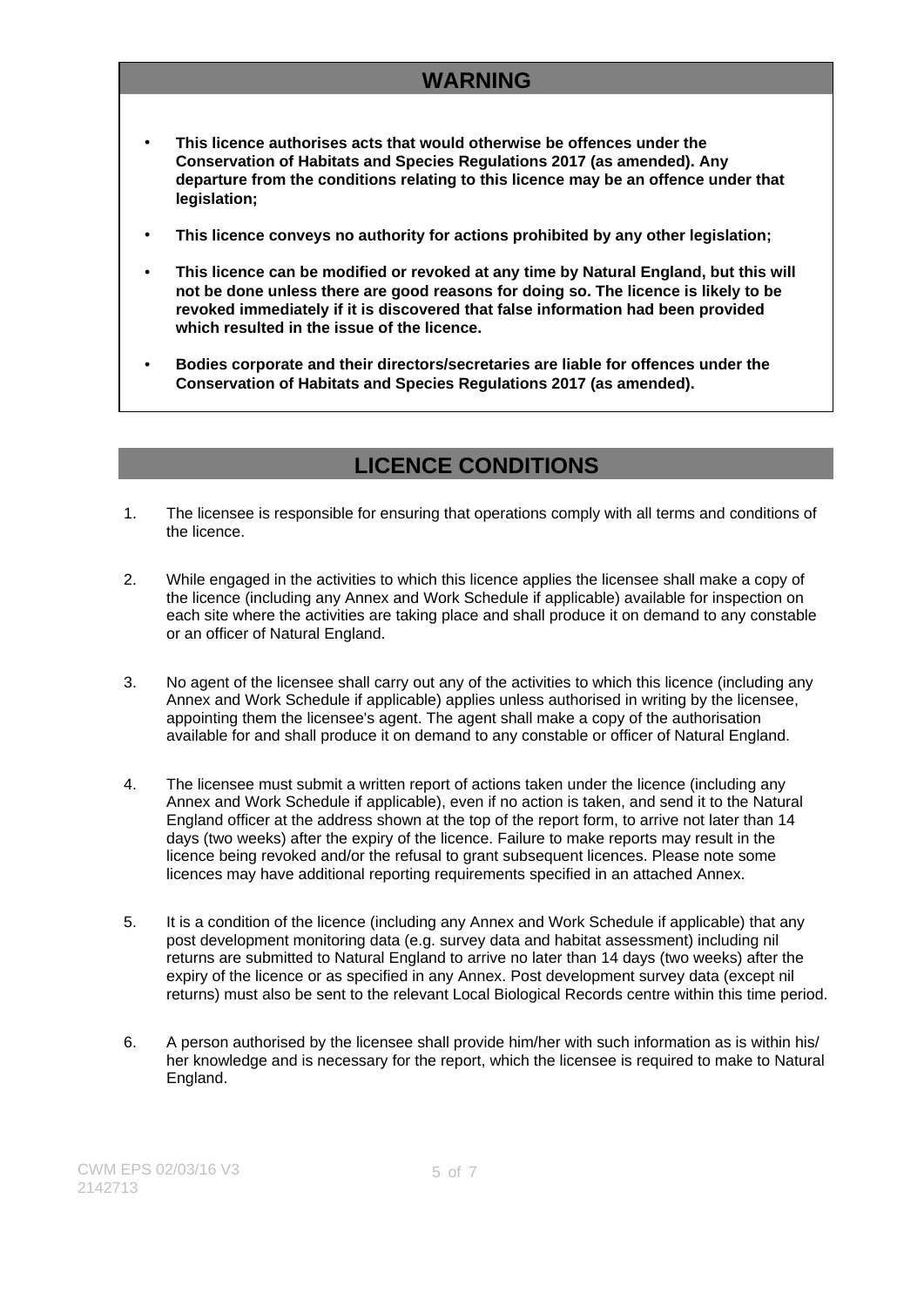# **LICENCE CONDITIONS**

- 7. The licensee shall permit an officer of Natural England, accompanied by such persons as he/ she considers necessary for the purpose, on production of his/her identification on demand, reasonable access to the site for monitoring purposes and to be present during any operations carried out under the authority of this licence for the purpose of ascertaining whether the conditions of this licence are being, or have been, complied with. The licensee shall give all reasonable assistance to an officer of Natural England and any persons accompanying him/her.
- 8. The licensee, including servants and named agents, must adhere to the activities; the licensable methods; the numbers per species (if relevant) and the timescales agreed between the Licensee and Natural England in the Method Statement or, if applicable, in the Annex and Work Schedule attached to the licence.
- 9. All activities authorised by this licence, and all equipment used in connection herewith shall be carried out, constructed and maintained (as the case may be) so as to avoid cruelty, unnecessary injury or distress to any species covered by this licence.
- 10. Methods used in connection with the execution of this licence must comply with the relevant published mitigation guidelines, unless otherwise agreed with Natural England.
- 11. Good practice and reasonable avoidance measures must be followed at all times.
- 12. All records are to be made available for inspection at any reasonable time by Natural England.
- 13. The licensee and named ecologist are responsible for all activities of the persons they have appointed in connection with this licence.
- 14. It is a condition of this licence that you must have obtained prior consent from all landowners and/or occupiers before commencing any activities that are authorised by this licence.

### Additional Condition(s):

AC01 Special conditions apply to this mitigation licence that are in addition to the standard licence conditions listed above. These are detailed within the attached Annex and all persons acting under this licence must ensure that operations comply with all these terms and conditions (including any Annex and Work Schedule if applicable)

## **NOTES**

- 1. Under Regulation 60(1) of the Conservation of Habitats and Species Regulations 2017 (as amended), it is an offence to contravene or fail to comply with a licence condition. This includes all persons authorised to act under this licence.
- 2. Natural England advises that where any individual is likely to come into contact with a bat in the operation of this licence, they should ensure that they wear suitable clothing and gloves and have been vaccinated against European Bat Lyssavirus (EBL).